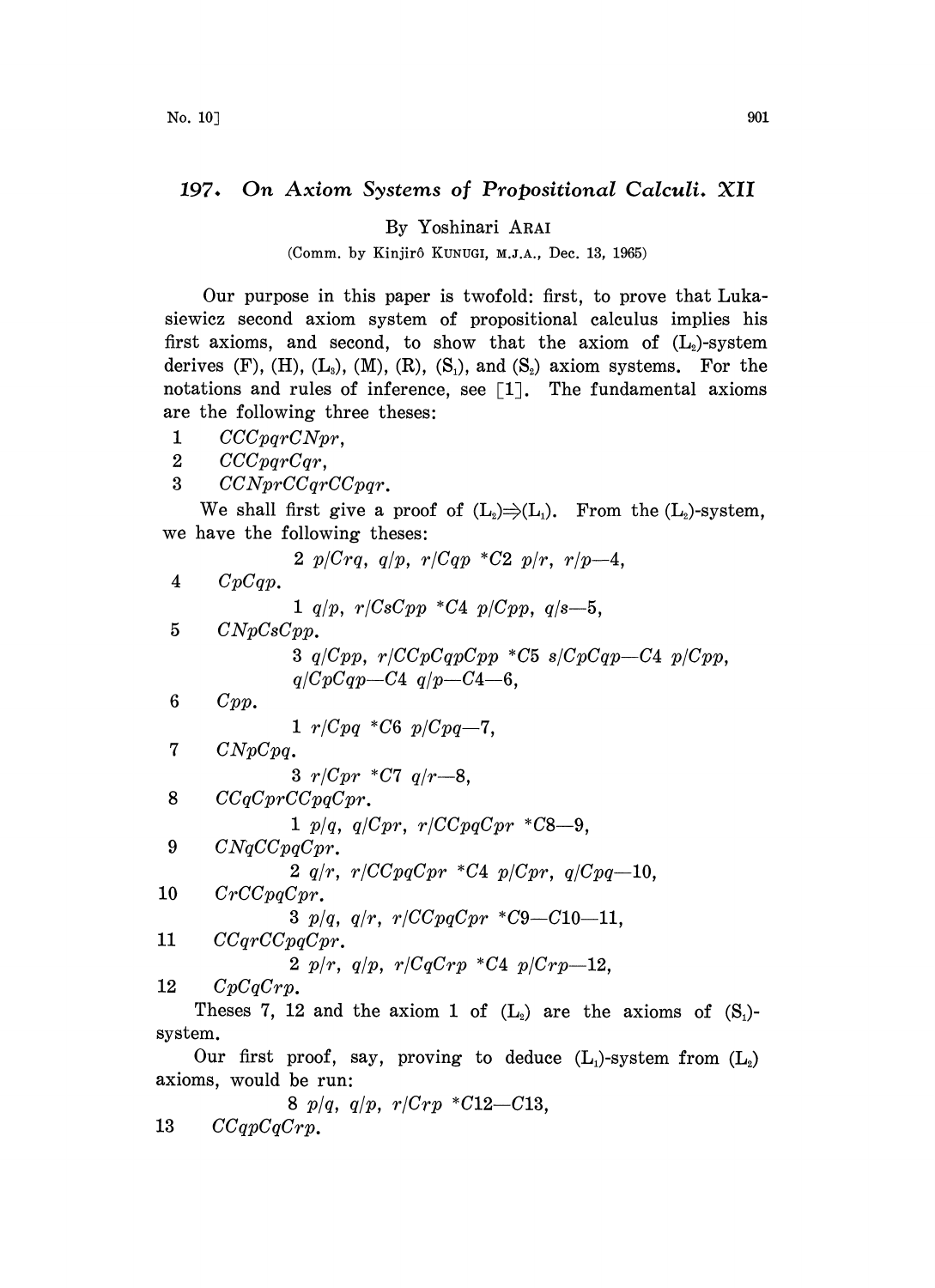|    | 13 $p/Cpq$ , $q/Np$ , $r/s$ * $C7-14$ ,                                         |
|----|---------------------------------------------------------------------------------|
| 14 | $C N p C s C p q$ .                                                             |
|    | 3 $q/Cqr$ , $r/CqCpr$ *C14 $q/r$ , $s/q$ -C13 $p/r$ , $r/p$ -15,                |
| 15 | CCpCqrCqCpr.                                                                    |
|    | 15 $p/Cqr$ , $q/Cpq$ , $r/Cpr$ * $C11-16$ ,                                     |
| 16 | CCpqCCqrCpr.                                                                    |
|    | 15 $p/Np$ , $q/p$ , $r/q$ *C7-17,                                               |
| 17 | CpCNpq.                                                                         |
|    | 3 $q/p$ , $r/CNNpp$ *C17 $p/Np$ , $q/p$ - C4 $q/NNp$ - C6 - 18,                 |
| 18 | CNNpp.                                                                          |
|    | 3 $p/Np$ , $q/p$ , $r/p$ *C18--C6--19,                                          |
| 19 | $CCNppp$ .                                                                      |
|    | Theses 16, 17, and 19 are the axioms of $(L_1)$ -system. Then it                |
|    | follows that $(L_1)$ -system is equivalent to $(L_2)$ -system.                  |
|    | Next we shall prove that $(L_2)$ axioms imply $(F)$ , $(H)$ , $(L_3)$ , $(M)$ , |
|    | $(R)$ , and $(S_2)$ axiom systems.                                              |
|    | 3 $q/Nq$ , $r/CqNp$ *C4 $p/Np$ -C7 $p/q$ , $q/Np$ -20,                          |
| 20 | CCpNqCqNp.<br>11 $p/s$ , $q/NNp$ , $r/p$ *C18-21,                               |
| 21 | CCsNNpCsp.                                                                      |
|    | 11 $p/CNpNq$ , $q/CqNNp$ , $r/Cqp$ *C21 $s/q$ -C20                              |
|    | $p/Np - 22$                                                                     |
| 22 | CCNpNqCqp.                                                                      |
|    | 3 $q/Np$ , $r/Np$ *C6 $p/Np$ –C6 $p/Np$ –23,                                    |
| 23 | CCpNpNp.                                                                        |
|    | 3 $q/Cqr$ , $r/CCpqCpr$ *C14 $q/r$ , $s/Cpq$ -C11-24,                           |
| 24 | CCpCqrCCpqCpr.                                                                  |
|    | 11 $p/s$ , $q/CNpr$ , $r/CCqrCCpqr$ *C3-25,                                     |
| 25 | CCsCNprCsCCqrCCpqr.<br>16 $p/NNp$ , $q/p$ , $r/q$ * $C18-26$ ,                  |
| 26 | CCpqCNNpq.                                                                      |
|    | 25 $p/Np$ , $s/Cpr$ *C26 $q/r$ -27,                                             |
| 27 | CCprCCqrCCNpqr.                                                                 |
|    | 27 $p/q$ , $q/p$ , $r/q$ *C6 $p/q$ -28,                                         |
| 28 | CCpqCCNqpq.                                                                     |
|    | 11 $p/CNqNp$ , $q/Cpq$ , $r/CCNqpq$ *C28--C22 $p/q$ ,                           |
|    | $q/p = 29,$                                                                     |
| 29 | CCNqNpCCNqpq.                                                                   |
|    | 15 $p/CNpq$ , $q/Cqq$ , $r/CCpqq$ *C3 $r/q$ -C6 $p/q$ -30,                      |
| 30 | $CCNpqCCpqq$ .<br>15 $p/CNpq$ , $q/Cpq$ , $r/q$ *C30-31,                        |
| 31 | CCpqCCNpqq.                                                                     |
|    |                                                                                 |